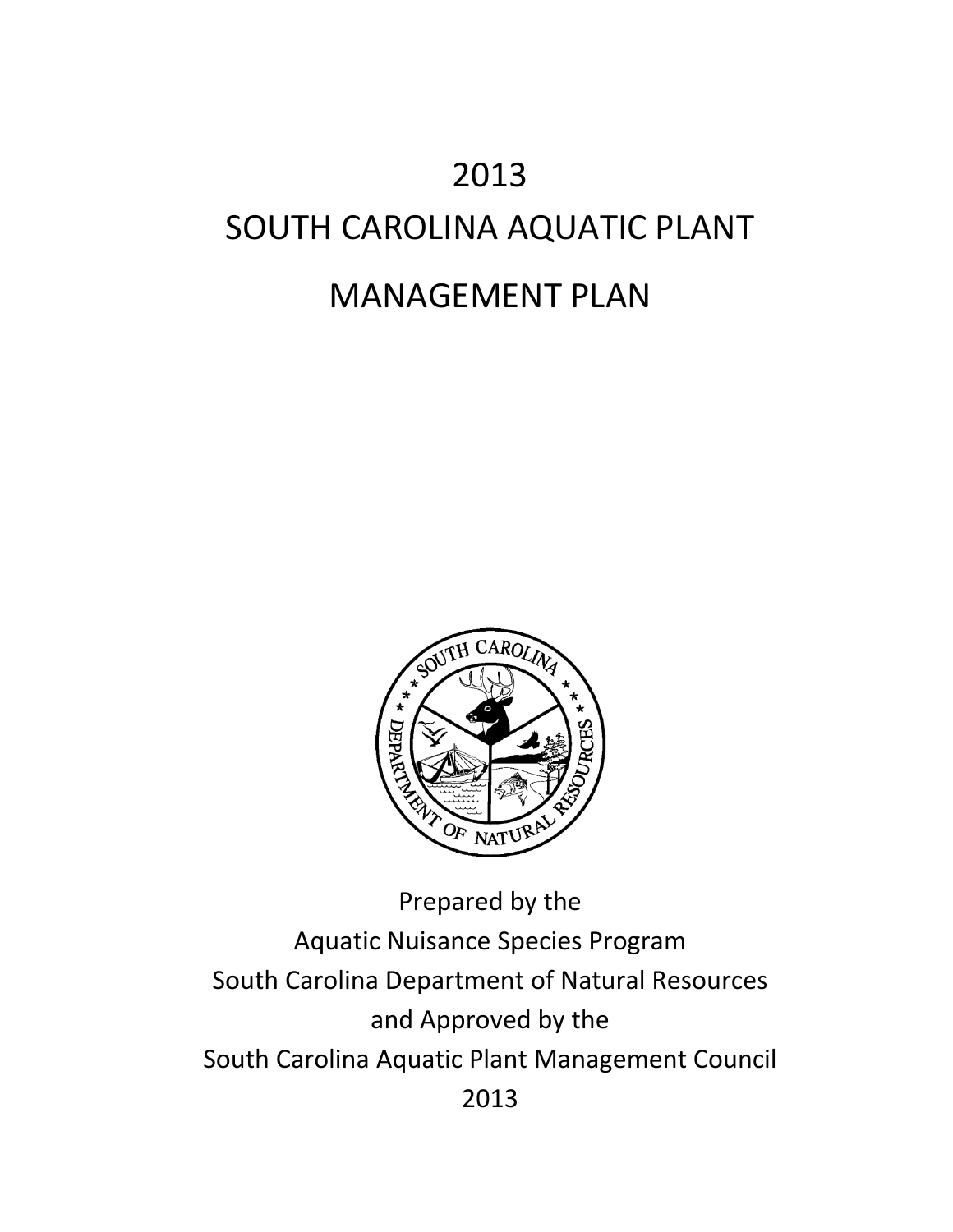# **2013 SOUTH CAROLINA AQUATIC PLANT MANAGEMENT COUNCIL**

Chris Page - Council Chairman

S.C. Department of Natural Resources, Land, Water, and Conservation Division

Jeannie Eidson -

S.C. Department of Health and Environmental Control, Environmental Quality Control, Bureau of Water

Bob Perry -

S.C. Department of Natural Resources, Wildlife and Freshwater Fisheries Division

Marc L. Cribb -

S.C. Department of Natural Resources, Land, Water, and Conservation Division

David L. Tompkins - S.C. Department of Agriculture

Jeff Thompson -

S.C. Department of Health and Environmental Control, Environmental Quality Control, Office of Coastal Resource Management

Larry McCord - S.C. Public Service Authority (Santee Cooper)

Stan Hutto - S.C. Department of Parks, Recreation, and Tourism

Tammy Lognion - Clemson University, Department of Pesticide Regulation

Appointment Pending-Governor's Office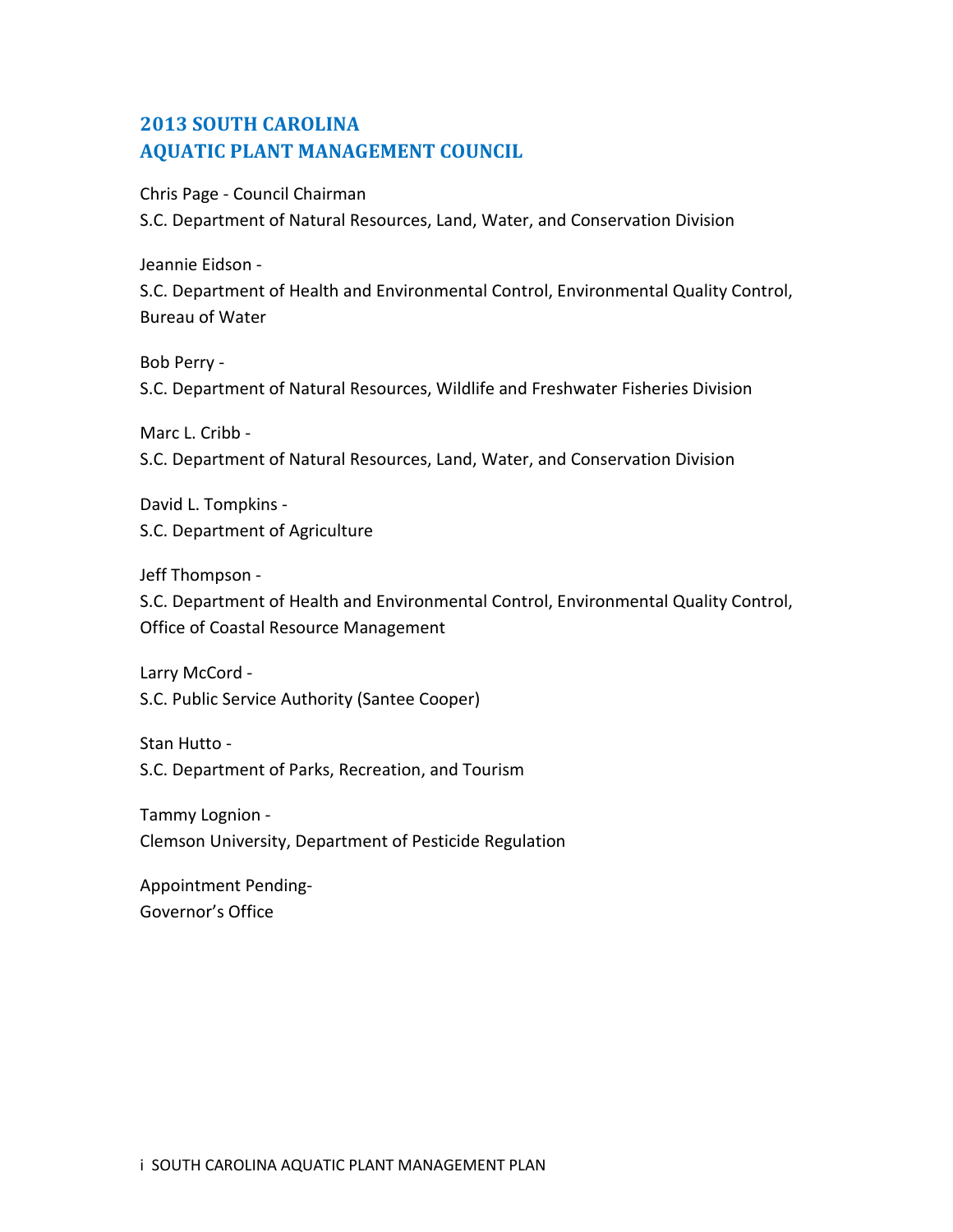# **Table of Contents**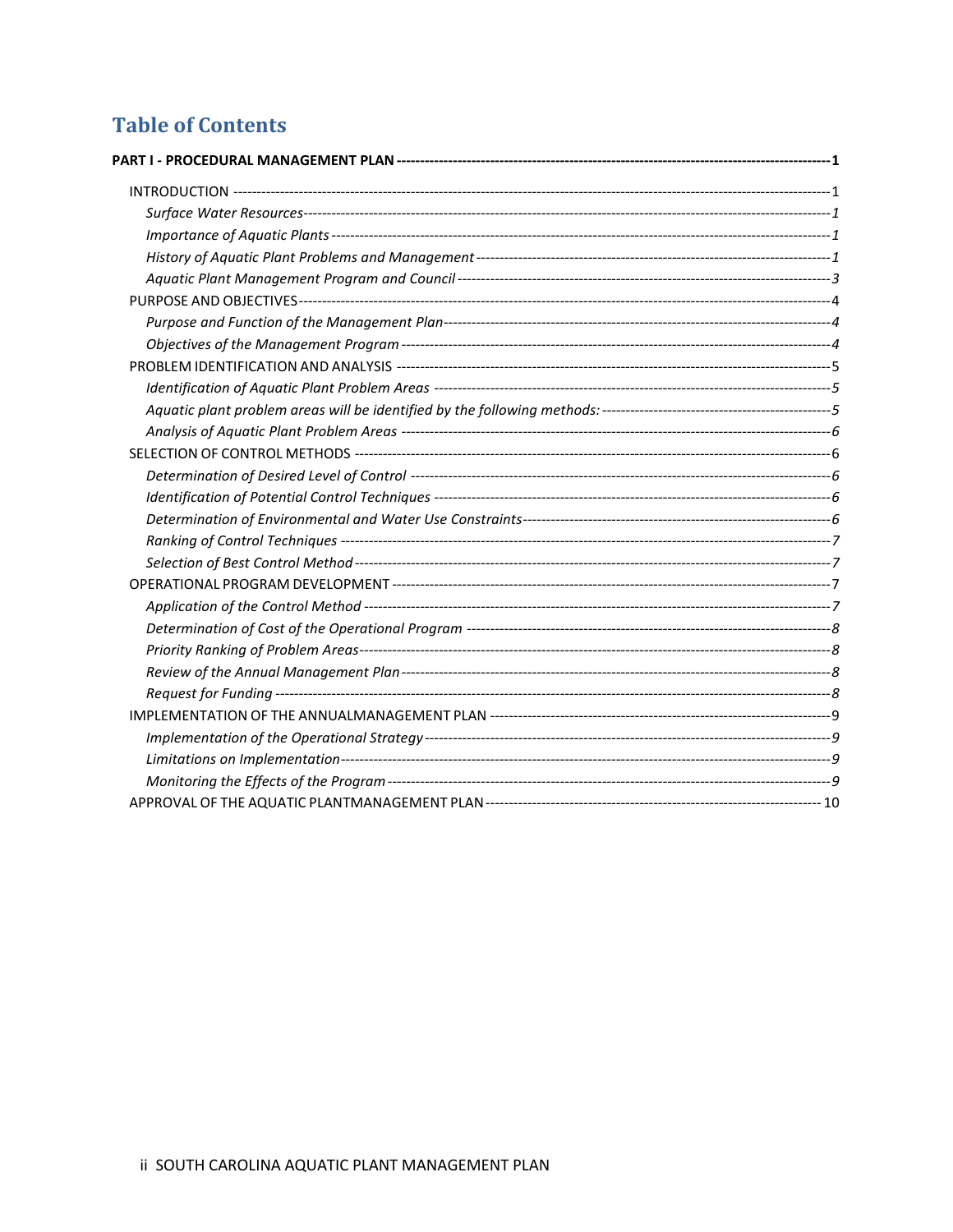# <span id="page-3-0"></span>**PART I - PROCEDURAL MANAGEMENT PLAN**

# <span id="page-3-1"></span>**INTRODUCTION**

## <span id="page-3-2"></span>**Surface Water Resources**

South Carolina has an abundance of surface water resources which are distributed throughout the State. Four major river basins, the Savannah, ACE (Ashley, Combahee, and Edisto), Santee, and Pee Dee include over 11,000 miles of rivers and streams which have an average daily flow of about 33 billion gallons (Appendix A). These river basins contain approximately 1,400 impoundments of 10 acres of more in size with a total surface area of over 492,000 acres. Additionally, there are approximately 50,000 smaller impoundments, primarily farm ponds, located throughout the State.

These water bodies support a variety of uses, and the rate of use is increasing with growth in population and economy. Currently, about 8 billion gallons are withdrawn daily from the State's surface waters to supply municipal, industrial, agricultural, and thermoelectric power generation needs. About six percent of this water is used consumptively and not returned to the resource. The surface water resource also supports many instream uses such as hydroelectric power production, wastewater assimilation, navigation, and recreational activities including boating, swimming, fishing, and hunting. Nearly all of these withdrawal and instream water uses require the availability of a clean, unobstructed water supply.

# <span id="page-3-3"></span>**Importance of Aquatic Plants**

Aquatic plants are an important part of the surface water environment. These plants provide food, shelter, and reproductive habitat for numerous fish, wildlife, and other animal species. When present in limited populations, aquatic plants can act to improve water quality and enhance the aesthetic appeal of surface water. Natural controls such as foraging by animals, disease, and competition with other plants maintain most native aquatic plant populations at levels that are compatible with man's use of the water resource.

Non-native plant species are frequently not vulnerable to the same natural population controls as are native species. As a result, when an exotic plant is introduced to a new area, this plant is often able to compete successfully with native species, and become very abundant. It is these invasive populations of non-native plants that are the source of most major aquatic plant problems in South Carolina. These invasive species may become so numerous that they interfere with virtually every withdrawal and instream use of our surface waters. They can obstruct navigable waterways, restrict water flow, clog water intakes, degrade water quality, provide breeding habitat for mosquitoes and other pests, interfere with recreation, and may upset the balance of desirable fish populations. Left unchecked, these nuisance plants can seriously impair or eliminate beneficial use of infested waters.

# <span id="page-3-4"></span>**History of Aquatic Plant Problems and Management**

During the past century, non-native aquatic plants have been introduced to the United States from Asia, Africa, South America, and Europe. These plants have thrived and developed to nuisance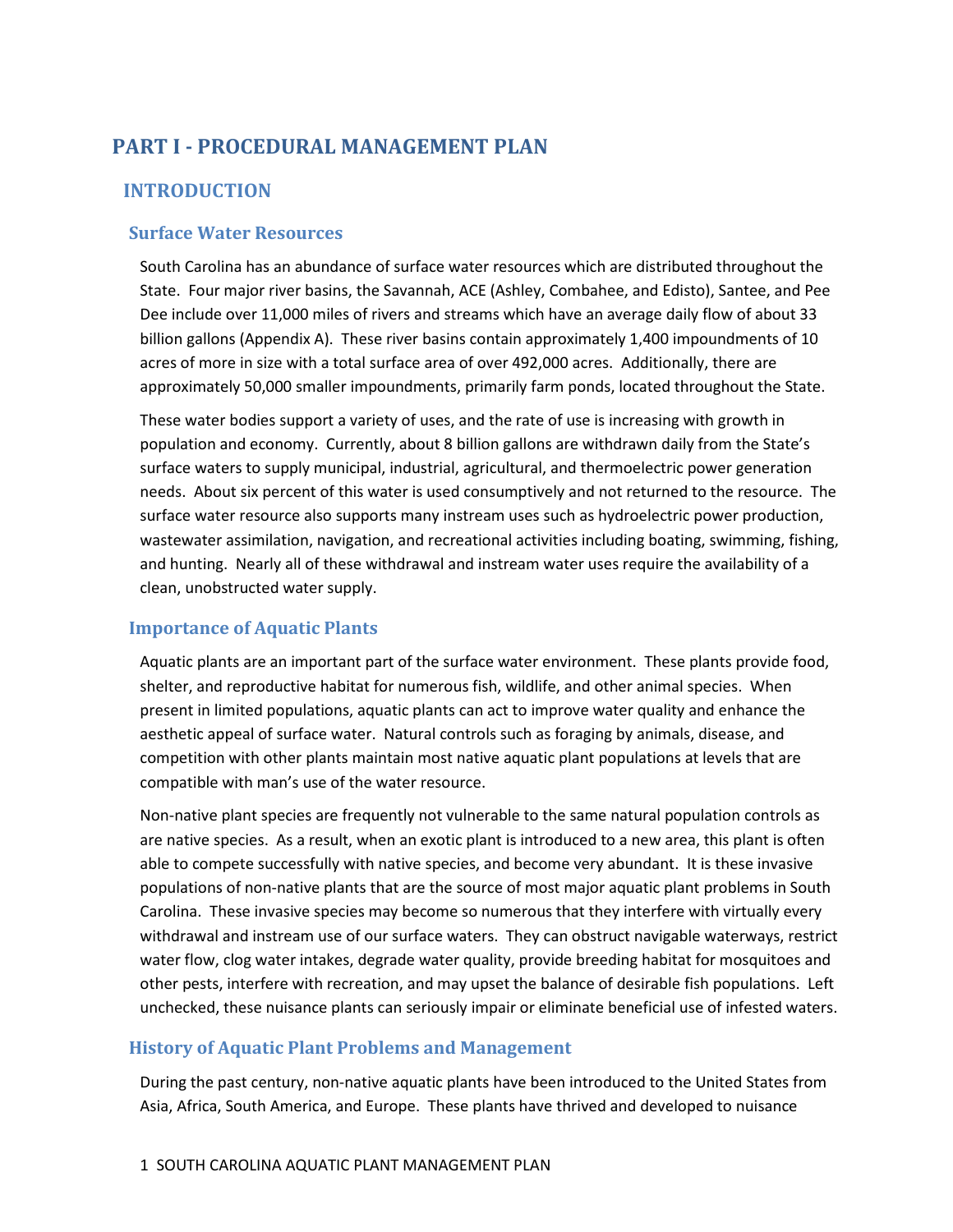levels in some areas of this country. Due to a favorable climate and the presence of numerous shallow, nutrient-rich water bodies, several southeastern states, including South Carolina, have been especially affected by the proliferation of non-native aquatic plants.

While aquatic weeds occur throughout South Carolina, nuisance plant populations and associated water use problems have been most prevalent in the coastal plain region. Large areas of the Santee Cooper Lakes, Cooper River, Back River Reservoir, Edisto River, and other low country streams and lakes are infested with aquatic weeds. Some of the most troublesome species have been alligatorweed (*Alternanthera philoxeroides*), water primrose (*Ludwigia uruguayensis*), Brazilian elodea (*Egeria densa*), and common reed (*Phragmites australis*). Additionally, hydrilla *(Hydrilla verticillata*) was discovered in Lake Marion in July 1982 and Back River Reservoir in July 1984, and this plant has since become the most problematic aquatic weed in the State.

Large-scale aquatic plant management in South Carolina began in the 1940's with the S.C. Public Service Authority's efforts to control alligatorweed in Lake Marion. The U.S. Rivers and Harbors Act of 1958 gave the U.S. Army Corps of Engineers authority to administer a 30% state/70% federal cost sharing program to assist states with the control of nuisance aquatic plants in public waters. Under this program, the Corps of Engineers and S.C. Public Service Authority participated in a cooperative program for Lake Marion from 1960 to 1967. Subsequently, the Public Service Authority has continued in its efforts to control alligatorweed, as well as, Brazilian elodea, water primrose, and hydrilla in the Santee Cooper lakes.

In 1967, the emphasis of the state/federal cooperative program in South Carolina was shifted from the Santee Cooper Lakes to other alligatorweed infested waters of the State. At that time, the S.C. Department of Agriculture entered a cooperative agreement with the Corps of Engineers for the control of alligatorweed in portions of Black River, Black Mingo Creek, Congaree River, Little Pee Dee River, and the North Fork Edisto River. This agreement continued until 1975 when new regulations which prevented the use of some herbicides in flowing waters were developed. More recently, these regulations have been modified to permit certain uses of herbicides in flowing waters.

Management of aquatic plants in private waters has been primarily the responsibility of the owner. Assistance, in the form of advice regarding plant control agents and methods, is available to owners of private waters through the S.C. Department of Natural Resources, Division of Wildlife and Freshwater Fisheries, the Clemson University Agricultural Extension Service, and the Soil Conservation Service of the U.S. Department of Agriculture. Owners may choose to implement control methods themselves or arrange for a commercial lake management firm to do so. Public funds have generally not been available to assist private lake owners in implementing aquatic plant control.

The S.C. Aquatic Plant Management Society, a non-profit organization, was formed in 1978 to promote the management of noxious aquatic plants. The Society's membership includes individuals from the private, public and academic sectors with interests in all aspects of aquatic plant management. The Society was largely responsible for generating interest in the development of a statewide program for aquatic plant management.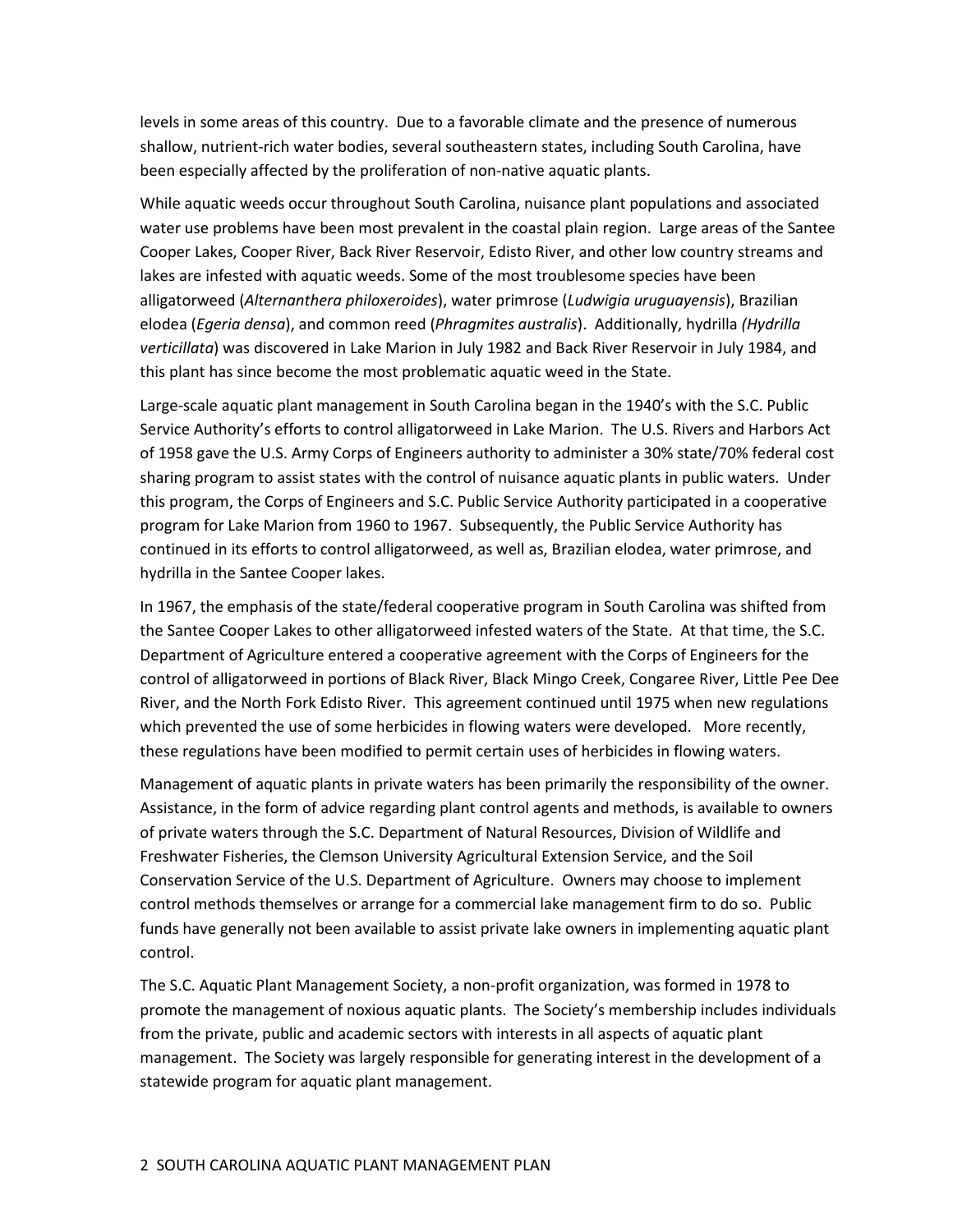# <span id="page-5-0"></span>**Aquatic Plant Management Program and Council**

During 1980, Governor Richard W. Riley was informed of the severity and importance of South Carolina's aquatic plant problem by a number of State Agencies and the S.C. Aquatic Plant Management Society. In response to this information, Governor Riley issued Executive Order 80-38 on October 10, 1980 (later amended by Executive Order 82-40) which created the S.C. Aquatic Plant Management Council for the purpose of providing statewide coordination of aquatic plant management efforts in public waters. On May 29, 1990 Governor Carroll Campbell, Jr. approved legislation (Act 498) which established for the first time by law the South Carolina Aquatic Plant Management Program, South Carolina Aquatic Plant Management Council, and the South Carolina Aquatic Plant Management Trust Fund for the statewide management of nuisance aquatic plants in public waters (Appendix B).

The Water Resources Commission was originally designated as the state agency to administer the Aquatic Plant Management Program. Following restructuring of State government in 1994, the Program is now administered by the Land, Water, and Conservation Division of the S.C. Department of Natural Resources. The Department is responsible for developing an annual Aquatic Plant Management Plan which describes the procedures for problem site identification and analysis, selection of control methods, operation program development, and implementation of operational strategies. The Plan also identifies problem areas, prescribes management practices, and sets management priorities.

The Aquatic Plant Management Council is composed of one representative from each of the following agencies: S.C. Department of Natural Resources, Land, Water, and Conservation Division; S.C. Department of Health and Environmental Control, Bureau of Environmental Quality Control; S.C. Department of Natural Resources, Division of Wildlife and Freshwater Fisheries; S.C. Department of Agriculture; S.C. Department of Health and Environmental Control, Office of Coastal Resources Management; S.C. Public Service Authority; S.C. Department of Natural Resources, Land, Water, and Conservation Division, Conservation Program; S.C. Department of Parks, Recreation and Tourism; Clemson University Department of Fertilizer and Pesticide Control; and the Governor's Office. The representative from the Land, Water, and Conservation Division; Aquatic Nuisance Species Program of the S.C. Department of Natural Resources serves as Chairman of the Council. The Council provides valuable interagency coordination and serves as the principal advisory body to the Department on all aspects of aquatic plant management and research. Furthermore, the Council establishes management policies, approves all management plans, and advises the Department on research priorities.

The Aquatic Plant Management Trust Fund was created to receive and expend funds for the prevention, management, and research of aquatic plant problems in public waters of the State. The fund is eligible to receive State appropriations, federal and local government funds, and funds from private sources. The S.C. Department of Natural Resources, Land, Water, and Conservation Division administers the Trust Fund which must be kept separate from other funds of the State.

The Federal Aquatic Plant Control Cost-Sharing Program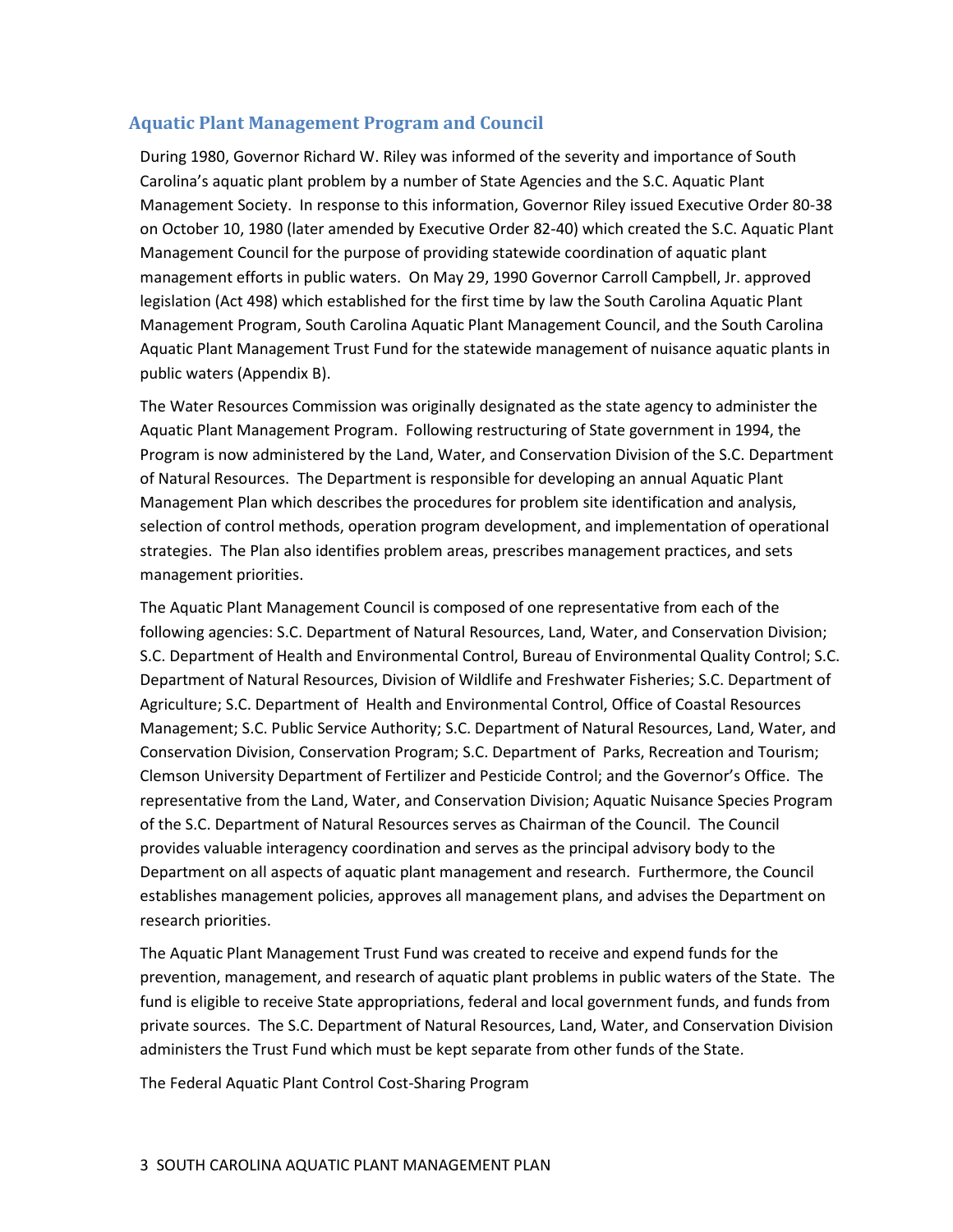The U.S. Rivers and Harbors Act of 1958 established the Federal Aquatic Plant Control Program to assist states with the control of nuisance aquatic plants in public waters. The cost-sharing program is administered by the U.S. Army Corps of Engineers and, up until 1988, provided reimbursement to the states for 70 percent of aquatic plant control costs. However, passage of the Water Resources Development Act of 1986 reduced the federal portion of the cost-sharing formula from 70 percent to 50 percent, and further required the states to reimburse the Corps of Engineers for 50 percent of their administrative expenses. These changes were initiated in Federal fiscal year 1988. In response to the reduction in Federal support, the S.C. Aquatic Plant Management Council in 1988 required local sponsors to provide at least 15 percent of total control costs in the form of cash or in-kind services. In recent years the local match was increased to 50 percent of total control costs with a cap on the total amount of cost share available from State funding sources.

# <span id="page-6-0"></span>**PURPOSE AND OBJECTIVES**

# <span id="page-6-1"></span>**Purpose and Function of the Management Plan**

The overall purpose of the Aquatic Plant Management Plan is to establish the basis for a management program which will minimize adverse impacts of aquatic plant populations on the use of South Carolina's public waters. The Plan consists of two parts:

- 1) A procedural plan
- 2) An annual operational management plan.

The Procedural Management Plan describes procedures used by the Department of Natural Resources and Aquatic Plant Management Council to perform the following functions:

Identify existing and potential aquatic plant problem areas;

- 1) Determine the most appropriate control system for each problem area identified;
- 2) Develop an operational strategy that describes how each control system would be applied;
- 3) Seek funding for implementation of the operational strategy; and
- 4) Monitor results and effects of the program and determine the need for modification.

Using the procedures described in the Procedural Management Plan, the Department will develop an Annual Management Plan that describes problem areas and control systems that are approved by the Council for available State and Federal funding. An Annual Management Plan will be prepared and will describe activities to be conducted during that year as funding permits.

# <span id="page-6-2"></span>**Objectives of the Management Program**

- The short-term objective of the management program is to reduce the abundance of aquatic plants at specific sites where these plants are currently interfering with the use of public waters. The long-term objectives of the management program are the following:
- 1) Reduce the Statewide distribution and abundance of invasive aquatic plants in public waters;
- 2) Prevent water use impairment by aquatic plants in currently unimpaired waters;
- 3) Maintain aquatic plant populations at levels that are beneficial to water use, water quality protection, and to fish and wildlife populations;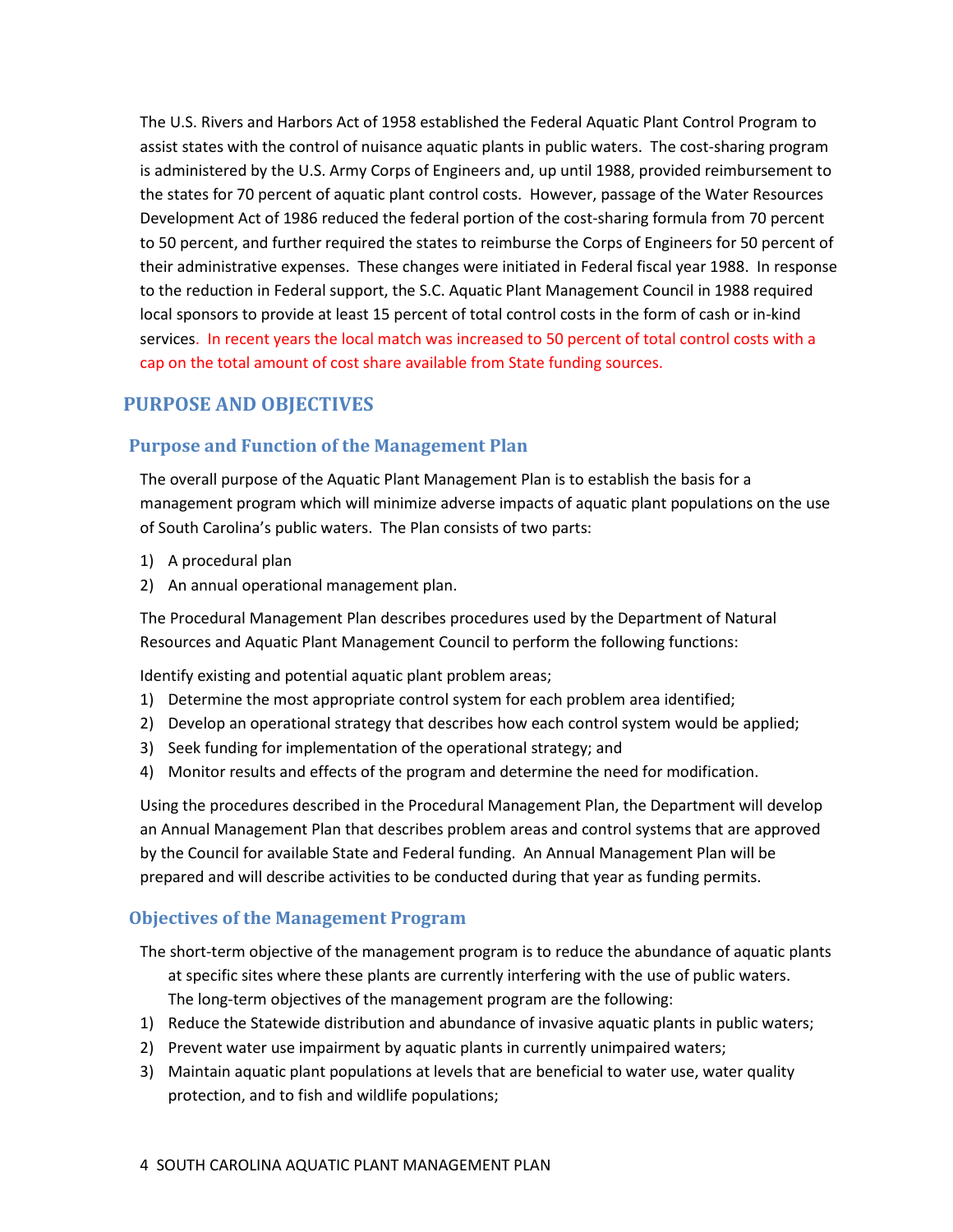- 4) Prevent the introduction and distribution of invasive exotic plant species through enforcement of existing laws and regulations;
- 5) Promote the use of environmentally sound aquatic plant management practices;
- 6) Promote the development of improved aquatic plant management methods;
- 7) Promote public education in aquatic plant management matters; and
- 8) Inform owners of private waters of currently available sources of aquatic plant management advice and assistance (State and Federal funding would be provided for management of private waters only if plant populations in these waters were a threat to public waters).

# <span id="page-7-0"></span>**PROBLEM IDENTIFICATION AND ANALYSIS**

# <span id="page-7-1"></span>**Identification of Aquatic Plant Problem Areas**

The first step in the development of each Annual Management Plan is the identification of areas throughout the State where existing and potential aquatic plant problems occur. The mere presence of aquatic plants may not constitute a problem. The occurrence of limited populations of some species is highly desirable in some situations. Plants must interfere with at least one intended water use before a problem can be considered to exist. Potential problem areas are water bodies or portions of water bodies where use impairment is not currently occurring, but given existing circumstances, could be expected to occur in the near future. Eligible water bodies include all public lakes and navigable waters as determined by the Department of Natural Resources according to the State definition.

# <span id="page-7-2"></span>**Aquatic plant problem areas will be identified by the following methods:**

To the extent that resources are available, Department staff will conduct field surveys to estimate the abundance and distribution of aquatic plant species in public waters.

- 1) Whenever deemed appropriate by the Department, a survey will be conducted of surface water users and other interested parties throughout the State. This survey will be in the form of a questionnaire (Appendix C) mailed to municipal, industrial, and agricultural water users; electric power generating companies; representatives of fishing, wildlife, and boating interests; members of the academic community; and the S.C. Aquatic Plant Management Society. Results of this survey will identify areas where water users feel that aquatic plant problems occur.
- 2) Several agency members of the Aquatic Plant Management Council and other local, State, and Federal agencies obtain aquatic plant information in the course of other operations. This information will be compiled and evaluated annually to aid in the documentation of water use problems.
- 3) Following completion of a draft Annual Management Plan, the plan will be made available for public review. Based on the information obtained during this review, the Department with approval by the Council may make revisions to the draft Annual Management Plan.
- 4) An Early Detection Rapid Response(EDRR) protocol will also be in effect for new problem areas and species. Early detection and rapid response are the most effective and cost efficient responses to invasive species, after prevention.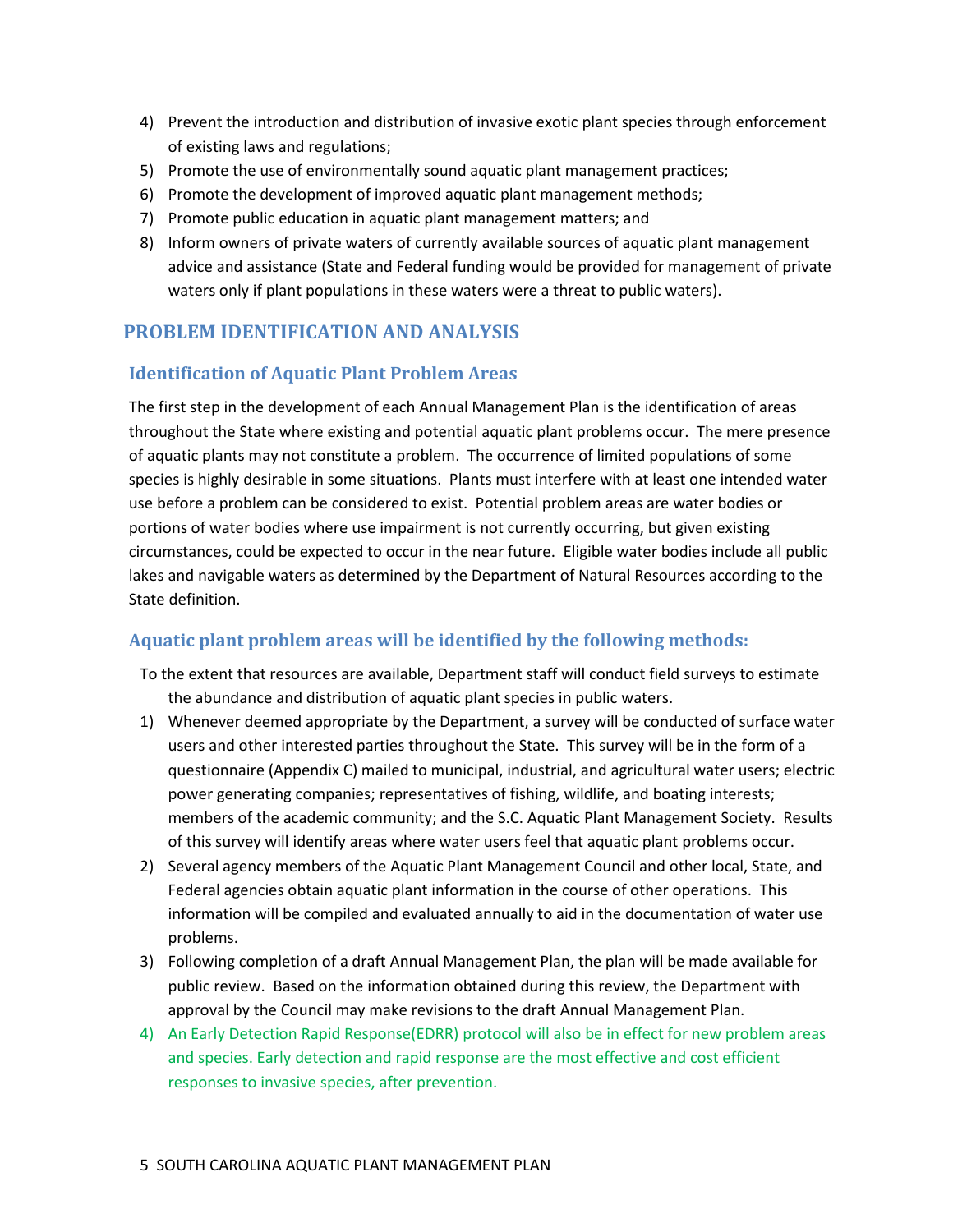## <span id="page-8-0"></span>**Analysis of Aquatic Plant Problem Areas**

For each identified aquatic plant problem area, pertinent information concerning the problem plant species, water use impacts, and the affected water body will be collected and analyzed to aid in the selection of appropriate control methods. Information to be considered in the analysis will include:

- 1) Identification of the problem plant species and an estimate of their general abundance and distribution.
- 2) Life history and ecological information for each problem species.
- 3) Identification of adverse water use impacts due to aquatic plant infestations.
- 4) Identification of water users and their use requirements.
- 5) Important environmental characteristics of the affected water body.

## <span id="page-8-1"></span>**SELECTION OF CONTROL METHODS**

#### <span id="page-8-2"></span>**Determination of Desired Level of Control**

For each problem area identified, the desired level of both short-term and long-term plant control will be established. Depending on the nature of the problem species and its effect on water use, the desired level of control may range from total eradication to removal from only a small area of the affected water body. In cases where dense populations of prolific species occur in large water bodies, total eradication is not possible with available control technology. Under such conditions, control would be limited to certain areas where use is most affected. In other situations, complete removal may be possible and desirable.

The desired level of control will be determined using information obtained in problem identification and system description and with input from affected water users.

#### <span id="page-8-3"></span>**Identification of Potential Control Techniques**

Information on effectiveness, environmental and other constraints, treatment rates, and cost will be compiled for all aquatic plant control techniques available for use in South Carolina (Appendix D). This information will be reviewed and updated at regular intervals.

From the list of all available control techniques, those capable of controlling the target plant at the desired level in each problem area will be identified using an integrated management approach.

#### <span id="page-8-4"></span>**Determination of Environmental and Water Use Constraints**

All environmental and water use constraints that may affect selection of control agents will be identified. Environmental constraints would prevent the use of control agents which would cause significant or long-term violations of the State water quality standards or adversely affect aquatic ecosystems. Water user constraints would preclude use of agents that would cause significant interference with designated use of the water body being treated.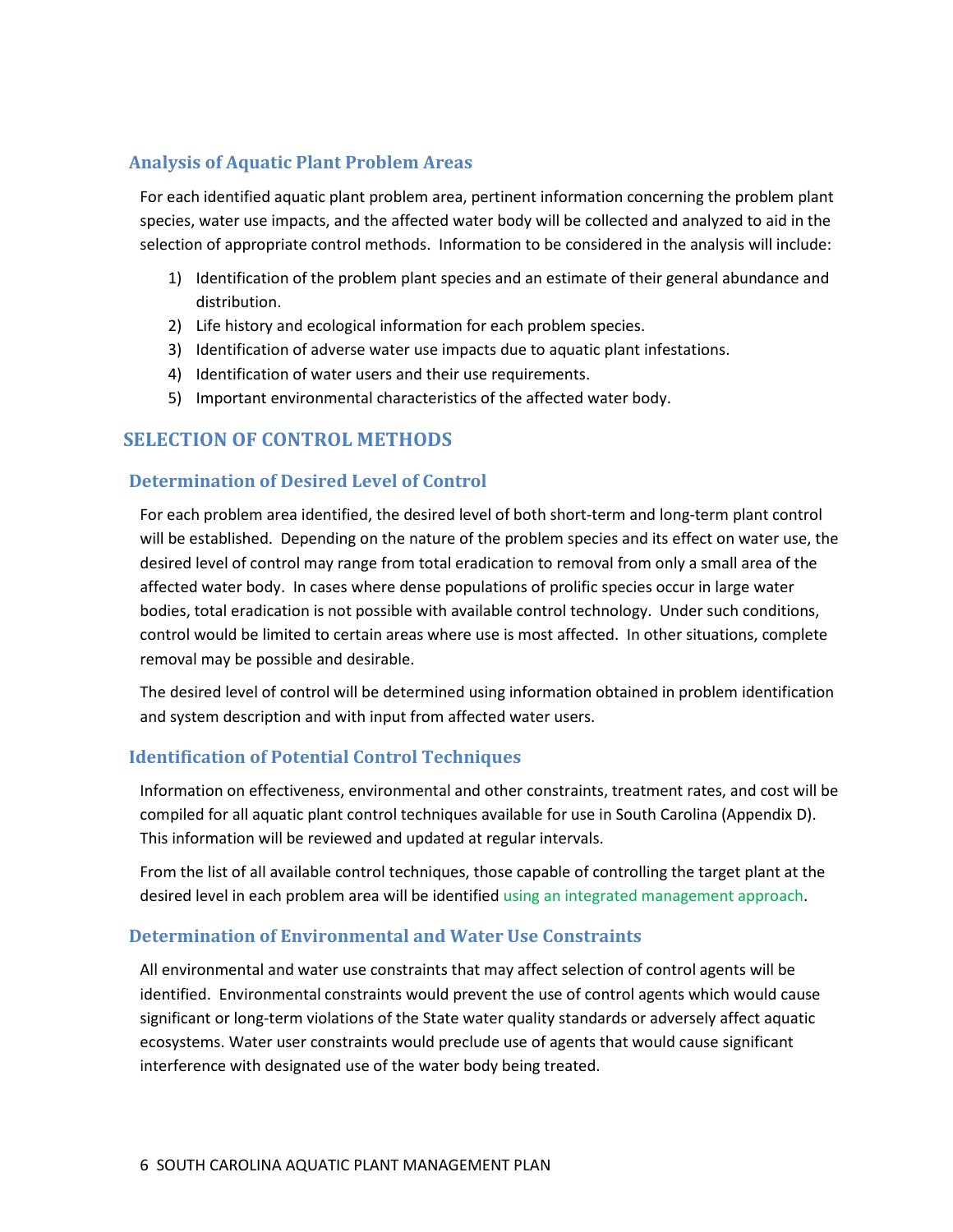Also identified will be any constraints associated with specific funding programs. Some Federal cooperative aquatic plant management programs require the use of certain control techniques.

## <span id="page-9-0"></span>**Ranking of Control Techniques**

Based on effectiveness in controlling problem plant species and on all identified constraints, control techniques will be prioritized for each problem are Combinations of control techniques that would result in more effective control than single techniques will be identified.

# <span id="page-9-1"></span>**Selection of Best Control Method**

Utilizing information obtained from steps outlined above, the best control method will be selected for each identified problem are The best control method will be the technique or combination of techniques utilizing an integrated management approach which will result in the highest degree of control of the problem species while resulting in the least detrimental effects on the aquatic ecosystem.

The selected control method will be included in the Annual Management Plan and approved by the Council for available funding. The Plan will remain flexible so that new and more favorable control techniques that become available during the course of the program may be used to replace those designated in the Plan.

# <span id="page-9-2"></span>**OPERATIONAL PROGRAM DEVELOPMENT**

## <span id="page-9-3"></span>**Application of the Control Method**

After the best control method has been selected, a strategy will be developed for application of this method to the problem are This strategy will be based on information obtained on the control agents and techniques to be used, the nature of the problem, and the characteristics of the affected water body. The operational strategy will include the following specifications:

The area to which each control agent is to be applied;

- 1) The amount and rate of application of each control agent;
- 2) The method of application of each control agent;
- 3) The timing and sequence of application of each control agent; and
- 4) Any other instructions that may be required.

The Council will also determine the most appropriate entity to apply the control agents and techniques. This entity may be an agency member of the Council, some other local, State, or Federal agency, an individual water user or a commercial contractor. Determination of appropriate entities will be based on interest in the specific problem area, willingness of the entity to perform the operational function, and availability of resources to perform the required function.

In cases where an agency or other entity requests State or Federal funding from the Department, the requesting agency or entity will be responsible for developing an operational strategy acceptable to the Department and Council.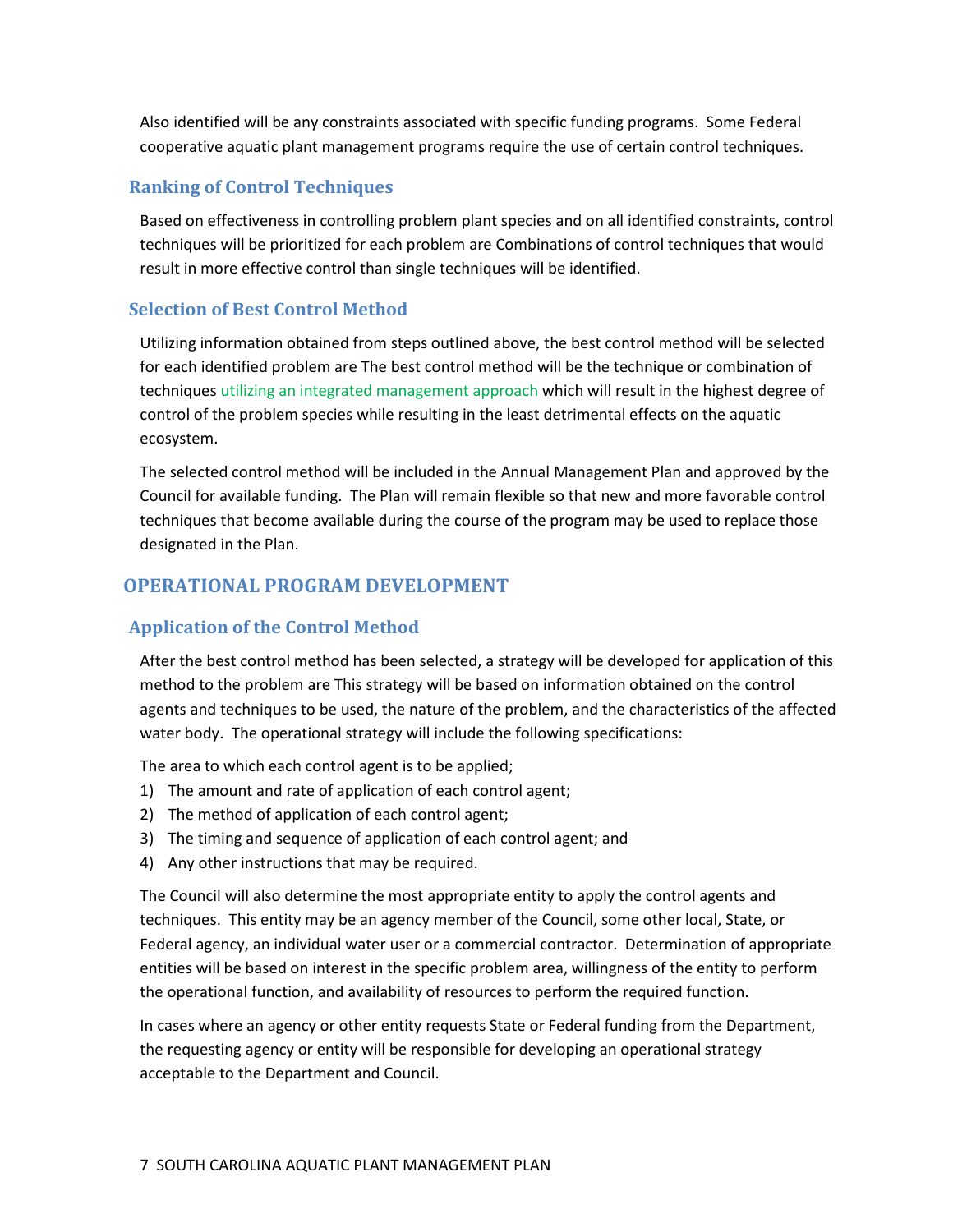# <span id="page-10-0"></span>**Determination of Cost of the Operational Program**

When specifications for application of control agents and techniques have been finalized, the estimated cost of these operations will be determined and local sponsors identified. An estimate of costs for each water body and the identification of local sponsors will be included in the Annual Management Plan.

All possible sources of funding for each problem area will be identified. These sources may include local governments, State appropriations, other State funding programs that may be developed, Federal grants and cost-sharing programs, private sources such as individual water users, or any combination of these sources.

## <span id="page-10-1"></span>**Priority Ranking of Problem Areas**

When the estimated costs of annual control operations exceed available public funding, each identified problem area will be assigned a priority rank by the Department. In ranking problem areas, the Department will use the following criteria:

- 1) The number and relative importance of water uses affected by the plant problem;
- 2) The extent and intensity of water use for the affected area;
- 3) The severity of the plant problem, including consideration of the area of coverage, percentage of the total area of the water body affected, the characteristics of the problem plant species, and the potential for infestation of adjacent areas;
- 4) The possible control methods that may be used on the affected area without interfering with designated uses;
- 5) The potential for management success given the plant problem and the capabilities of available control methods;
- 6) The extent of potential benefit to the general public;
- 7) The reasonableness of management costs relative to potential benefits;
- 8) The environmental effects of the proposed management program; and
- 9) The availability of funding for implementation of the management program.

On the basis of this ranking, the Department, with approval from the Council, will determine what portion of available funds is to be allocated for management of each problem area.

#### <span id="page-10-2"></span>**Review of the Annual Management Plan**

After completion of the Annual Management Plan containing priority problem areas and associated control and operational strategies, the Plan will be made available to the public and relevant governmental agencies for review and comment. Based on results of this review process the Council may make modifications to the Plan.

#### <span id="page-10-3"></span>**Request for Funding**

Funding for aquatic plant management operation will be sought from all appropriate sources.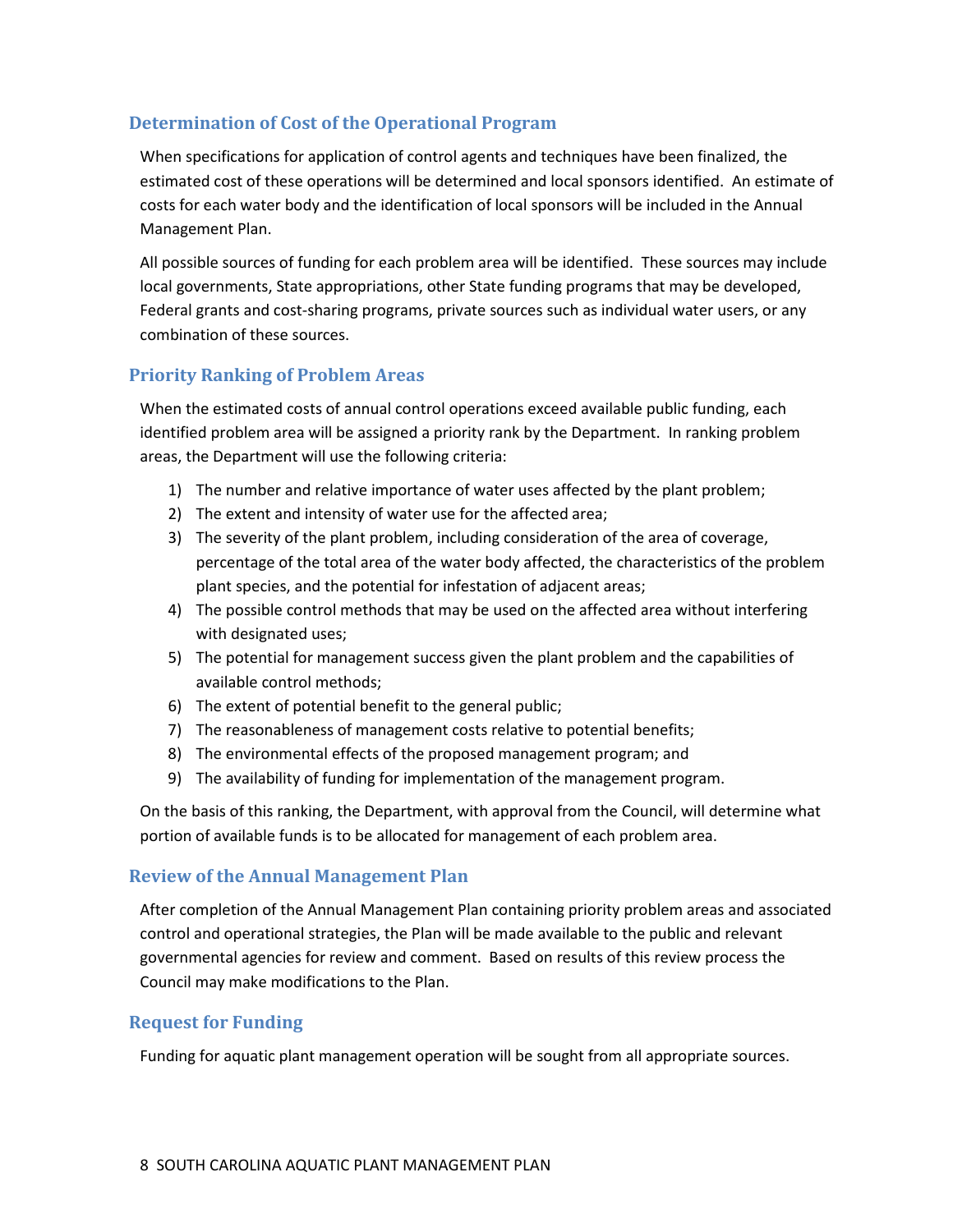# <span id="page-11-0"></span>**IMPLEMENTATION OF THE ANNUALMANAGEMENT PLAN**

# <span id="page-11-1"></span>**Implementation of the Operational Strategy**

All entities, either public or private, designated to apply control agents will make applications (or releases) according to specifications in the Annual Management Plan. The application of all approved aquatic herbicides shall be in accordance with label requirements and Material Safety Data Sheets. Public entities can participate in a cost share program for a designated portion of operational expenses upon availability of funds. A daily log of control operations shall be maintained and reported on forms provided by the Department.

All applications of aquatic herbicides must be supervised by applicators certified in Category 5 (Aquatic Pest Control) by the Clemson University, Department of Fertilizer and Pesticide Control and present at the job site and conform to SCDHEC-NPDES general permit requirements.

All aquatic herbicide applications involving public potable water supplies must have prior approval of the water supplier and the S.C. Department of Health and Environmental Control, Bureau of Drinking Water Protection.

# <span id="page-11-2"></span>**Limitations on Implementation**

Many water bodies provide multiple water use opportunities, some of which are of greater importance to the general public than others. For waters approved for control operations, but where funds are limited to the extent that all problem areas within the water body cannot be treated, program funds will be used to treat areas of greatest benefit to the general public. To ensure the best use of program funds, areas of highest priority should be effectively treated prior to areas of lower ranking. The priority ranking of potential treatment areas (highest to lowest priority) based on public benefit is as follows:

- 1) Waters adjacent to and impacting public electric and water utility intakes.
- 2) Waters in which public health and safety interests are impaired (i.e. flood control, vector control, etc.)
- 3) Waters in and around public access sites, such as public boat ramps, swimming areas, and fishing piers.
- 4) Waters that receive high use by the public for recreational activities.
- 5) Waters in and around commercial boating (marinas), swimming, and camping areas.
- 6) Open water areas adjacent to private residential developments.
- 7) Canals associated with private residential developments.
- 8) Any area with problematic plants that pose an immediate threat to the main water body may be assigned a high priority.

#### <span id="page-11-3"></span>**Monitoring the Effects of the Program**

At appropriate intervals following application of control agents and techniques, effects of the program on the distribution and abundance of target plants will be monitored by field inspection. Water users may also be surveyed to determine effects of the program on use impairment.